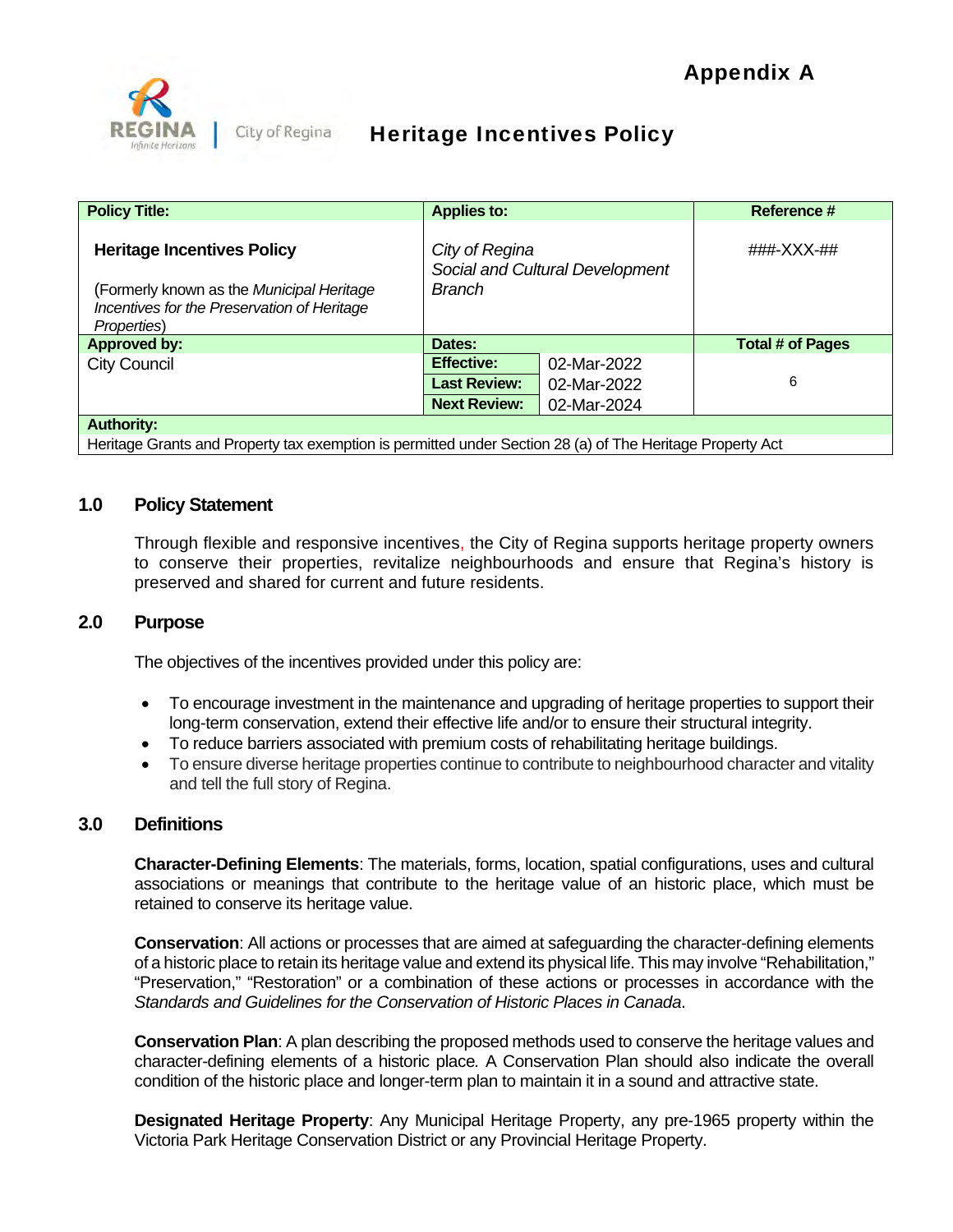**Eligible Conservation Work Costs**: The expenses incurred to conserve a building, structure or landscape as further described in 5.8 Eligible Conservation Work below.

**Executive Director:** Executive Director, City Planning and Community Development, or their designate.

**Heritage Alteration Permit**: A permit authorizing the alteration of a designated property.

**Heritage Fund:** The annual budget for heritage grants, including any carry forward of unspent amounts from previous years.

**Heritage Inventory** An inventory of non-designated properties located within the corporate boundaries of the City of Regina that have been identified as having Heritage Value in accordance with the Thematic Framework.

**Heritage Value**: The aesthetic, historic, scientific, cultural, social, or spiritual importance or significance for past, present, and future generations. The heritage value of a historic place is embodied in its character-defining elements.

**Incentive Review Panel:** A panel comprised of heritage experts and community stakeholders tasked with the review of heritage incentives application and making recommendations to Administration.

**Maintenance**: Routine, cyclical, non-destructive actions necessary to slow the deterioration of a designated or Inventory property. It entails non-destructive cleaning, minor repair and refinishing operations.

**Statement of Significance**: A statement that identifies the description, heritage value and characterdefining elements of a Property.

**Thematic Framework**: A structure for the Heritage Inventory that uses themes to help conceptualize past events and to place sites, places, and events within their historical contexts.

# **4.0 Transition Provisions**

Tax exemption and grant agreements established under the former policy remain valid and are covered under the terms and conditions of the former policy. Any applications for incentives received on or after March 16, 2022, are subject to this policy.

# **5.0 Incentive Policy**

# **5.1 General Eligibility Requirements**

5.1.1 Subject to the restrictions below relating to the Victoria Park Heritage Conservation District, the application of this policy is limited to buildings, structures or landscapes that have been formally recognized by City Council as designated property pursuant to *The Heritage Property Act,* those properties on the Heritage Inventory, or provincially designated property pursuant to *The Heritage Property Act.* With respect to the Victoria Park Heritage Conservation District, only those designated properties that were built before 1965 are eligible. In determining the date when properties were built, the City uses the dates provided in the Assessment and Taxation records.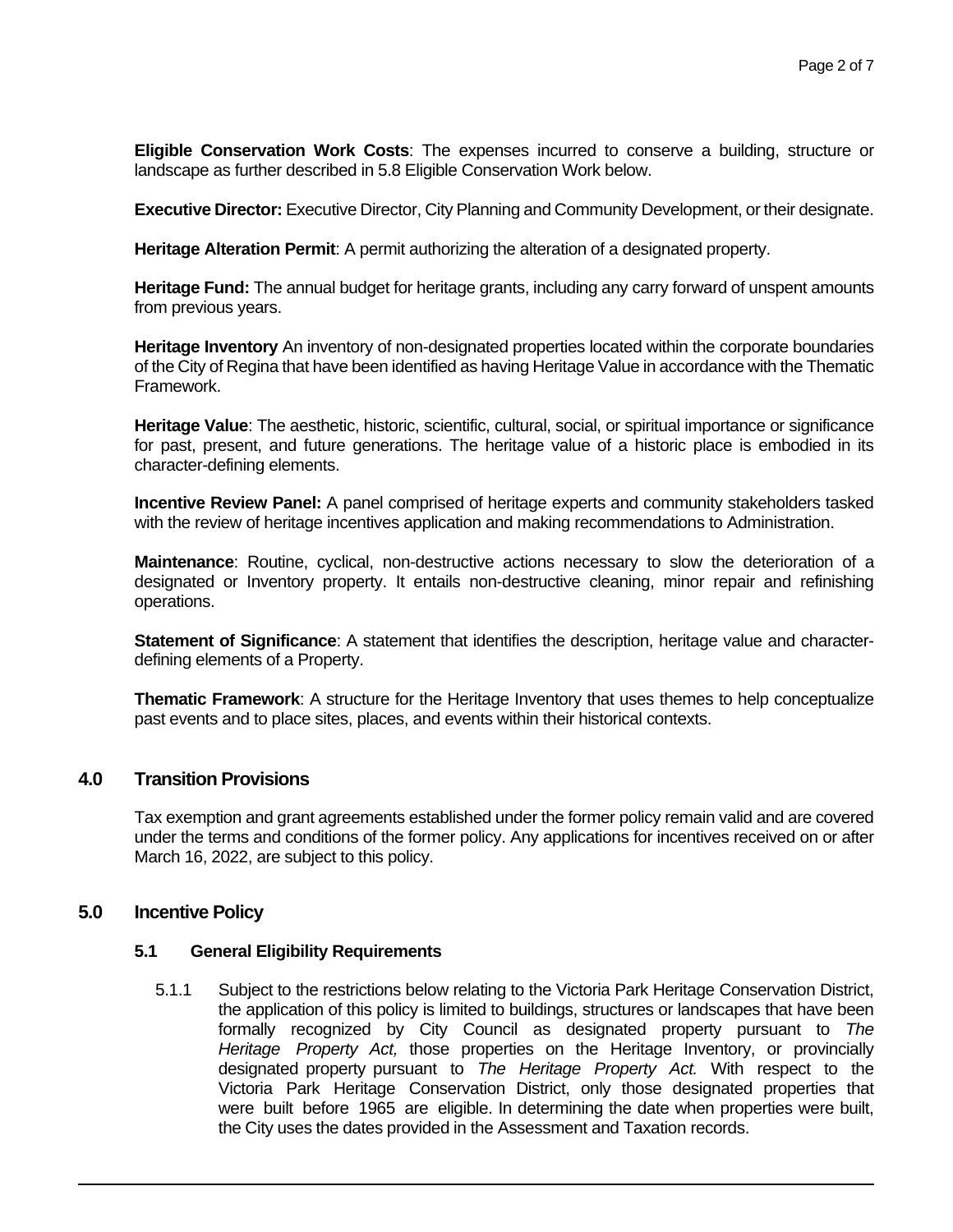- 5.1.2 Owners that have property taxes or other charges past due to the City of Regina are not eligible.
- 5.1.3 Eligible work carried out up to a year prior to the application deadline may be considered for Incentives.
- 5.1.4 Where a development is also eligible for tax exemption under the Housing Incentives Policy, the full benefit under both policies may be provided. The Heritage Incentives Policy will be provided first unless otherwise approved by the Executive Director.
- 5.1.5 Incentives provided under this policy may be stacked with incentives offered by the Municipal, Provincial and Federal Governments.

# **5.2 Types of Incentives**

Eligible properties may access the following incentives under this Policy, subject to the approval of Council:

- 5.2.1 Designated Heritage Properties are eligible for Tax Exemptions, Maintenance Grants and Major Grants as further described in 5.3 and 5.4.
- 5.2.2 Heritage Inventory Properties are eligible for Maintenance Grants and Major Grants as further described in 5.4.

# **5.3 Calculation of Tax Exemption**

- 5.3.1 A property tax exemption may be provided to taxable Designated Heritage Properties equivalent to 50 per cent of eligible conservation work costs to a maximum of 10 years of exemption.
- 5.3.2 The amount of the property tax exemption, including calculation of any percentage or portion and the determination of any use or cost, shall be conclusively determined by the City Assessor. The amount shall only apply to the portion of the property containing the building, structure, or landscape with heritage value pursuant to *The Heritage Property Act*.
- 5.3.3 Notwithstanding subsection 5.3.1, *The Education Property Tax Act*, contains provisions which require Provincial approval to exempt the education portion of the property taxes where the value of the educational tax is equal or greater than \$25,000 in a single year. If this approval is not granted, the exemption will cover the municipal and library portions of the taxes only.
- 5.3.4 The tax exemption does not apply to local improvement fees, business improvement fees, and the non-exempt portion of taxes (i.e. laneway improvements) and other charges to tax accounts; these must be paid during the term of the agreement in the year in which they are due. No abatement of outstanding or current taxes will be negotiated.

# **5.4 Calculation of Grants**

- 5.2.1 Designated Heritage Properties can access:
	- Maintenance Grants equivalent to 50 per cent of eligible maintenance costs, to a maximum grant amount of \$5,000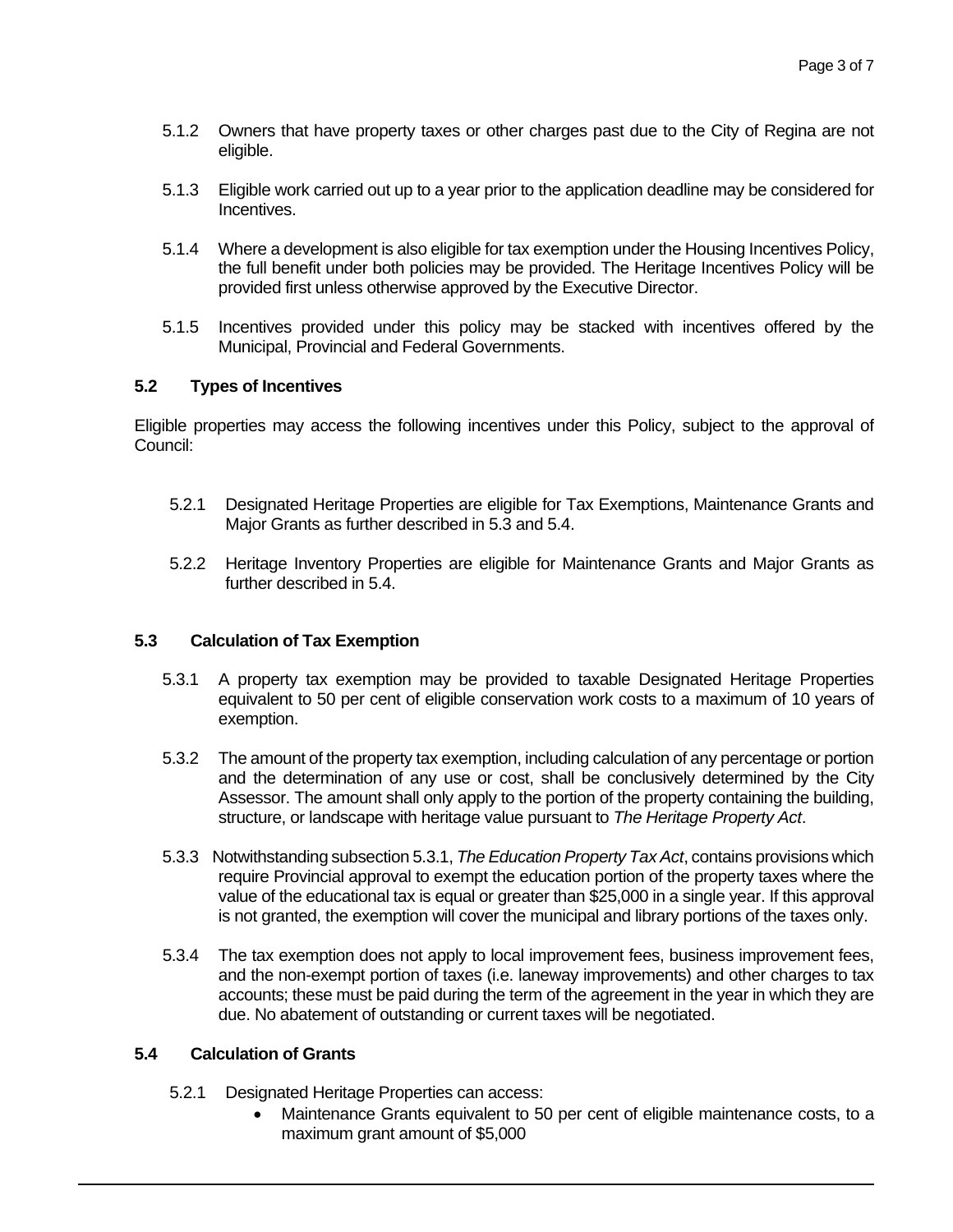- Major Grants equivalent to 50 per cent of eligible conservation work costs to a maximum of \$50,000. Amounts larger than \$50,000 may be recommended by the Incentive Review Panel, subject to the availability of funds, when financial need and the importance of the investment to Regina's heritage portfolio can be demonstrated.
- 5.2.2 Heritage Inventory Properties can access
	- Maintenance Grants equivalent to 50% per cent of eligible maintenance costs, to a maximum grant amount of \$2,500.
	- Major Grants equivalent to 25% of eligible conservation work costs to a maximum grant amount of \$50,000.

# **5.5 Combination of Incentives.**

5.5.1 Owners of eligible properties may apply for both tax exemptions and Major Grant if the combined value of the incentives does not exceed 50% of eligible conservation work costs. Approval is subject to the review and recommendations of the Incentive Review Panel, availability of funds and approval of City Council.

# **5.6 Consideration of Incentives Outside the Application Process**

5.6.1 When Council is considering designation of a property without the owner's consent, or issuance of a repair order for a property that is already designated, the Incentive Review Panel may prepare a recommendation for Administration to bring forward to Council on incentives that would support viable conservation.

The Panel's assessment will consider:

- the premium costs of heritage conservation and retention that cannot be recouped through sale, lease, or rental revenue
- history of investment in repair and maintenance of the property
- the importance of the investment to Regina's heritage portfolio
- the public benefit of conservation, including the level of public visibility or access to the heritage property
- The impact on the Heritage Fund and future funding cycles.
- 5.6.2 In the absence of an application, the Panel will have access to any relevant information submitted to the City by the owner as well as any additional reviews undertaken by the City including third-party condition assessment and opinion of costs.
- 5.6.3 Incentives require Council approval and are subject to agreement with the property owner.

# **5.7 Exemption and Grant Agreement**

The property tax exemption or cash grant will be subject to an agreement between the City of Regina and the property owner(s). The term of the agreement will be dictated by the number of years it will take to complete the work in addition to the term of the exemption.

5.7.1 The expiry date for the agreement may be extended by one year at the sole discretion of the Executive Director to accommodate unanticipated construction delays.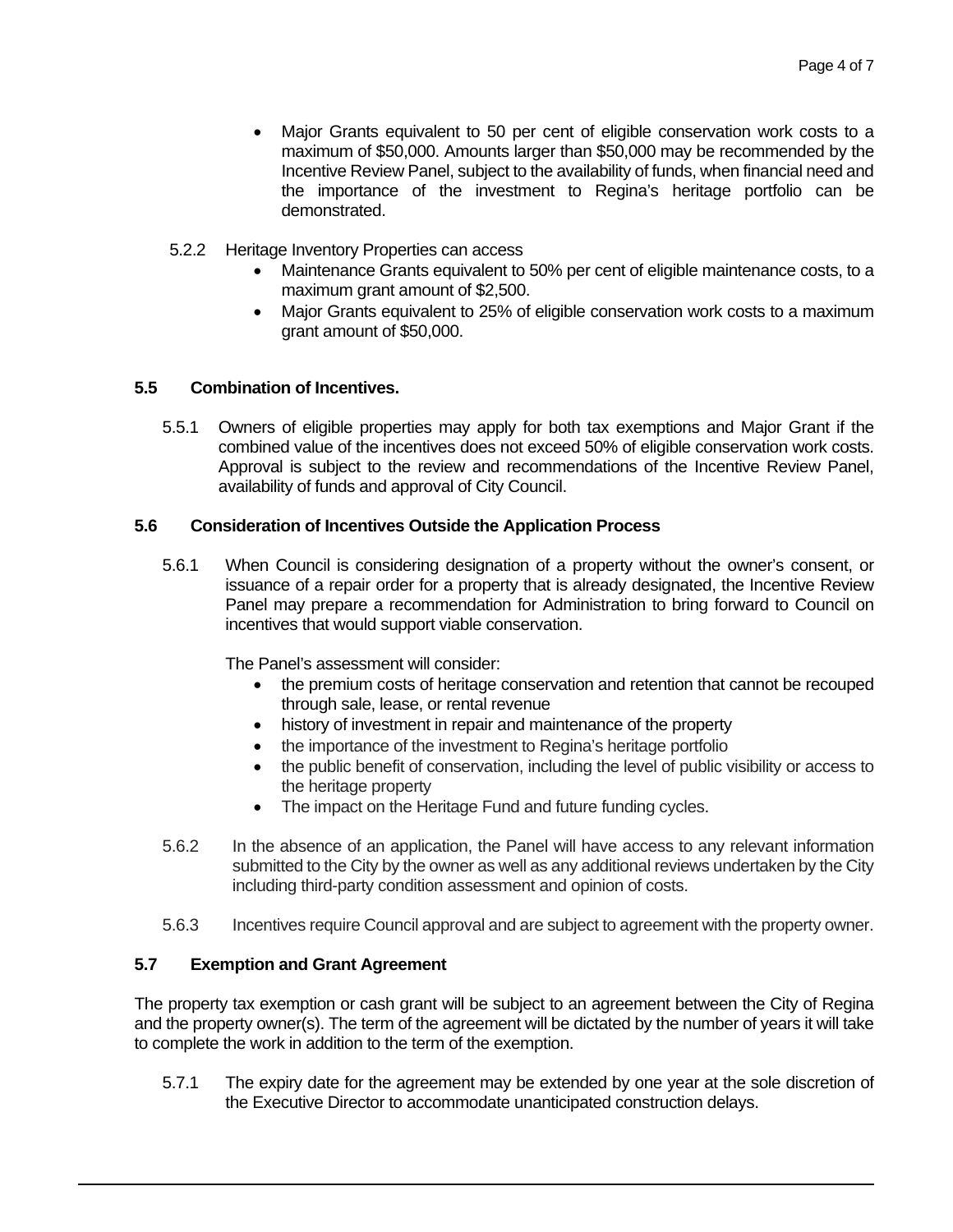- 5.7.2 The applicant is required to notify the Social and Cultural Development Branch of the City of Regina when the project work is complete. A representative of the Branch will inspect the project to verify its completion.
- 5.7.3 The agreement may be assigned to a new owner at the sole discretion of the Executive Director. An assignment agreement will be required.
- 5.7.4 Owners of designated heritage properties are required to ensure ongoing maintenance and conservation of the property.
- 5.7.5 Incentives will only be provided after confirmation of eligible conservation or maintenance work is done and the required documents are submitted.

# **5.8 Eligible Conservation Work**

- 5.8.1 Eligible conservation work must be specifically aimed at extending the life and conserving the heritage value of designated property. The conservation work must also be in accordance with the *Standards and Guidelines for the Conservation of Historic Places in Canada.* The following work is eligible:
	- Conservation Plans and other research and documentation.
	- Accessibility upgrades
	- Building Permit Fees
	- Qualified architectural or professional engineering and consulting services
	- Conservation of exterior character-defining elements or significant landscape elements.
	- Conservation of significant or rare character-defining interiors or interior elements as noted in the designating bylaw.
	- Structural stabilization.
	- Improvements required to meet National Building Code (NBC) or City of Regina bylaw requirements, including the repair or upgrading of mechanical and electrical systems.
	- Improvements to energy efficiency (e.g. insulation, windows, furnace).
- 5.8.2 The conservation of exterior character-defining elements may include the cleaning of surfaces, removal of unsympathetic materials and painting associated with the replacement of these elements.
- 5.8.3 Cosmetic improvements, tenant improvements and new additions are NOT eligible.

#### **5.9 Eligible Maintenance Work**

- 5.9.1 Eligible maintenance work must be aimed at slowing the deterioration of a designated or inventory property. The following work is eligible:
	- Non-destructive cleaning
	- Minor repair
	- Refinishing operations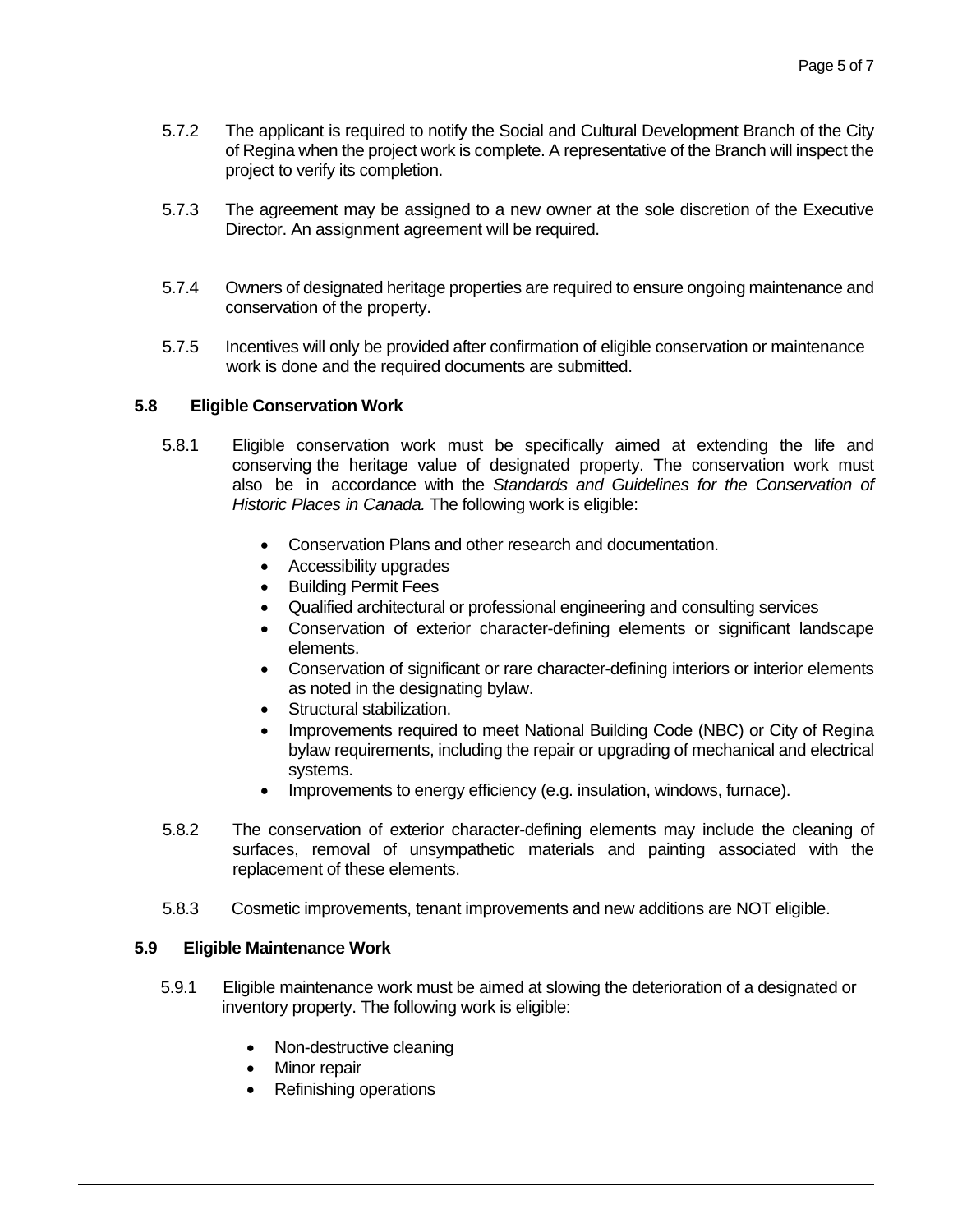# **5.10 Application Requirements**

- 5.10.1 Application packages must include the following general information:
	- a. Completed Application Form
	- b. Statement of Significance
	- c. Description of the proposed use of the building(s) and property (if different from current use)
	- d. Detailed description of the proposed work
	- e. Rationale for proposed work and current photos
	- f. Explanation of financial need including identification of any premium costs associated with conservation of the property.
	- g. Assessment of how the proposed work aligns with the *Standards and Guidelines for the Conservation of Historic Places in Canada* and rationale for any areas where proposed work may not align with the Standards & Guidelines.
	- h. Any additional archival photographs and historical documentation
	- i. Construction schedule with estimated start and completion dates
- 5.10.2 In cases where the value of the requested incentive is greater than \$200,000 applicants must provide the following further information in addition to the general information required above:
	- 5.10.2.1 A development pro forma that provides detailed costs, budget, cash flow and future anticipated revenue if applicable. The pro forma should include financing details, two estimates for materials and labour, leasing specifications, project soft costs and hard costs, operating statement and an explanation of how the exemption will affect the financial viability of the project
- 5.10.3 In cases where the value of the incentive is less than \$200,000 applicants must provide the following further information in addition to the general information required above:
	- 5.10.3.1 The application must include two estimates for all work to be done or project costs based on the assessment of a qualified architect or professional engineer or qualified quantity surveyor.
- 5.10.4 In addition to these requirements, the City may require additional historic research, engineering, or other studies in support of the application.

# **5.11 Application Review and Approval Process**

- 5.11.1 Complete, eligible applications will be reviewed by an Incentive Review Panel comprised of heritage experts and other community stakeholders. The panel will make recommendations for grant and tax exemption incentives to Administration. These recommendations require Council approval.
- 5.11.2 The Panel will assess incentive applications based on:
	- Importance of the investment to the heritage value of the property which may include investments that improve financial viability of conservation over the long term.
	- Urgency of the investment; e.g. where the integrity of the heritage property may be at risk if the work does not proceed